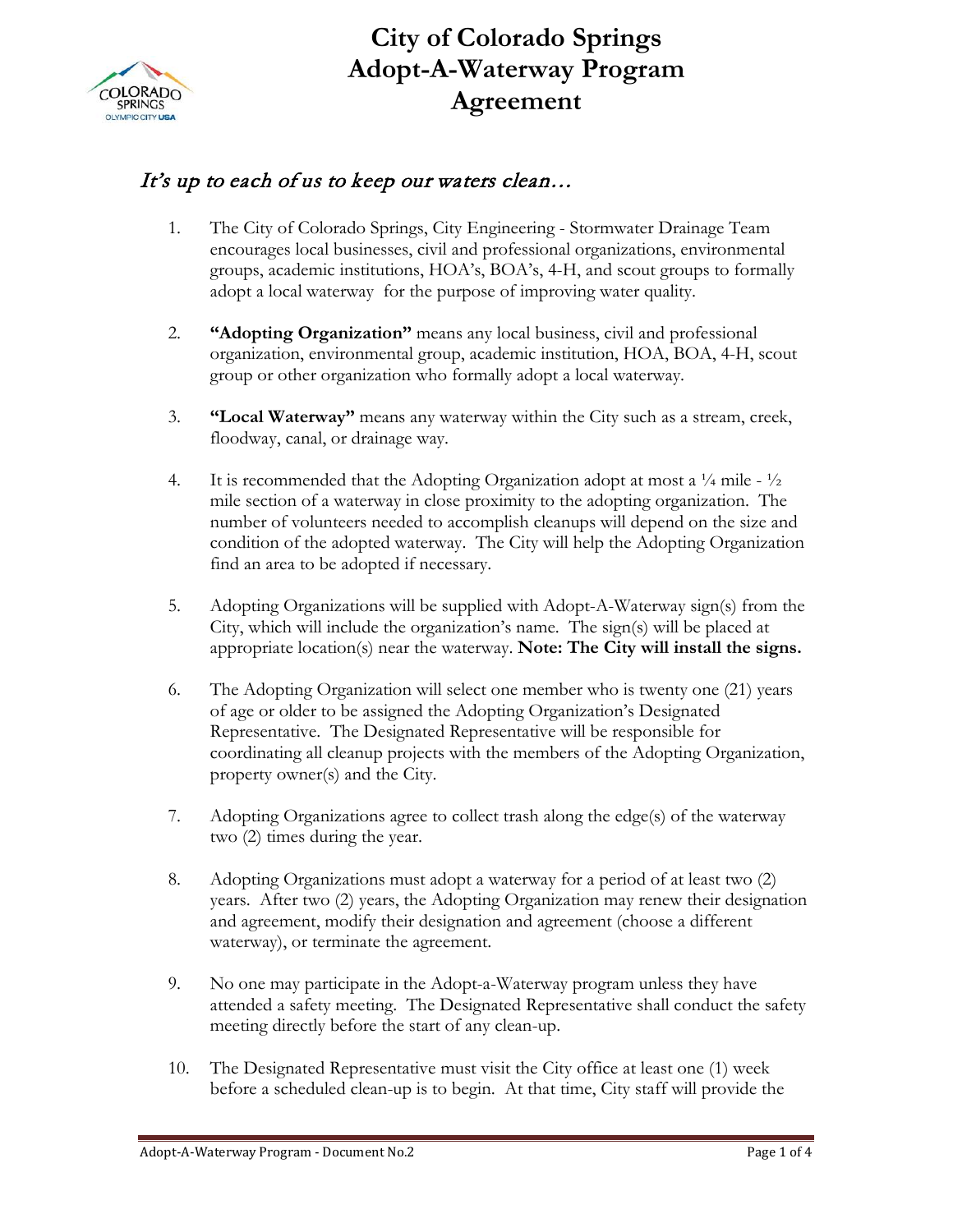Designated Representative with safety information and trash bags. The City recommends that each volunteer of the Adopting Organization wears gloves, boots or sturdy shoes, pants, etc. **(The City does not provide these items.)**

- 11. The Designated Representative is responsible for notifying the City if any of the Adopting Organization's participants have a condition that might require special safety precautions or provisions covered under the Americans with Disabilities Act (ADA).
- 12. The Adopting Organization's members shall not trespass on private property.
- 13. The Adopting Organization is responsible for the pick-up of all trash along the edge(s) of the waterway (during a clean-up event). The volunteers must place the trash at pre-designated place(s) assigned by the City. The Adopting Organization will contact the City to arrange for the pick-up of the trash. **Note: The participants are encouraged to separate recyclable materials to the maximum extent possible.**
- 14. The Designated Representative must send copies of the completed sign-in sheets, liability release forms **(all liability forms must be signed prior to activity)**, and the waterway clean-up data form to the Adopt-A-Waterway Program Coordinator at the City within two (2) weeks after the activity date, at the following address:

City of Colorado Springs, Stormwater Drainage 30 South Nevada Ave., Suite 405 Colorado Springs, CO 80903 Attn: Jerry Cordova

 $-Or-$ 

Email to: [jcordova@spingsgov.com](mailto:jcordova@spingsgov.com)

- 15. The City reserves the right to deny any adoption request or cancel the adoption agreement of any Adopting Organization without cause at any time.
- 16. Each participating volunteer member of the Adopting Organization agrees to sign the acknowledgment of risk and release form before starting any project.
- 17. The Adopting Organization acknowledges that its members, while performing work or other activities in connection with this agreement, are not employees or volunteers of the City. Accordingly, such members shall not be covered by workers compensation or benefits, including but not limited to health insurance, pension benefits, or vacations by the City.
- 18. The Adopting Organization shall be responsible for all damages to person(s) or property(s) caused by it, its agents, employees or volunteers which may arise from its performance of this Agreement, and shall indemnify, hold harmless, and defend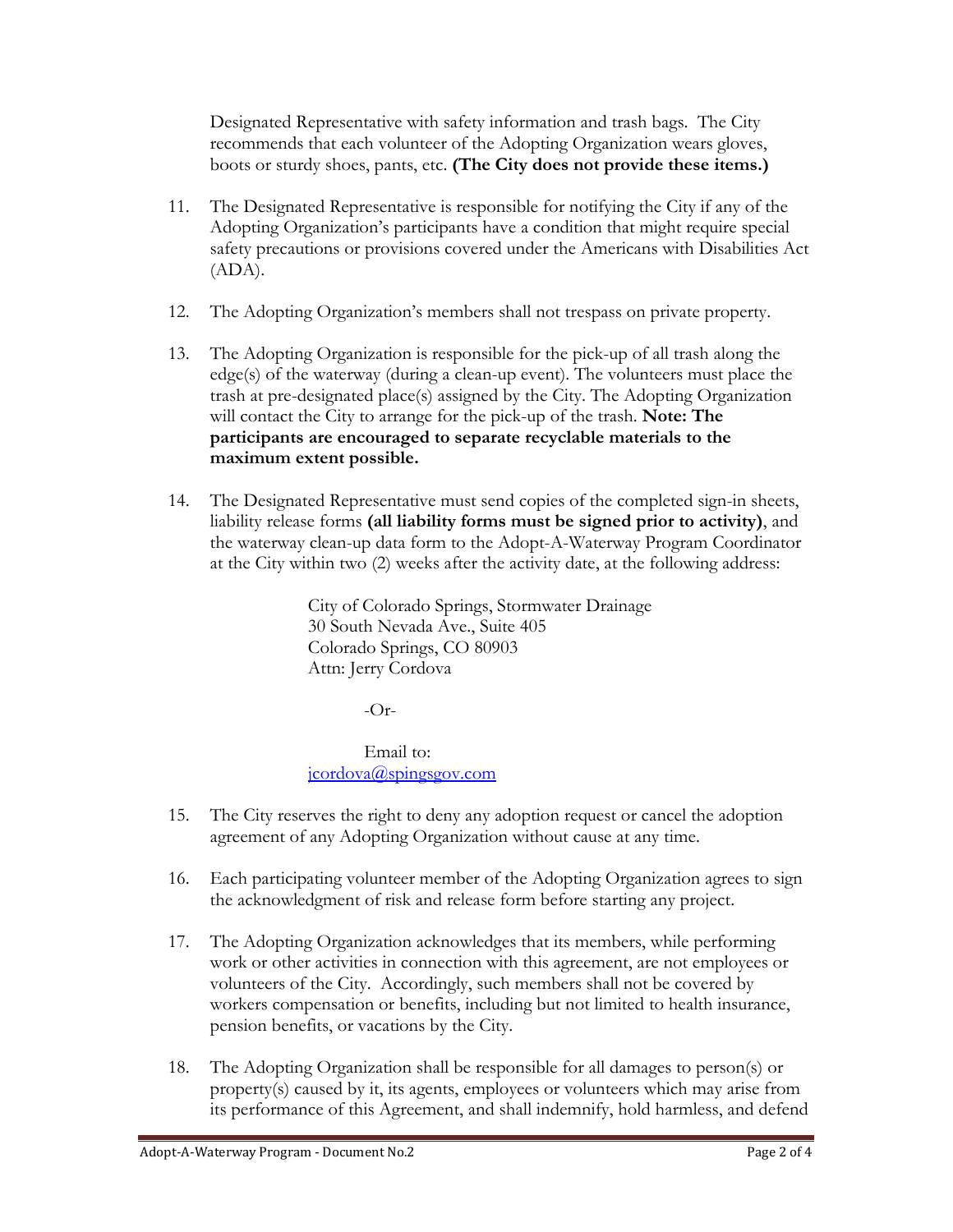the City from any claim or action brought against the City for reason thereof. As part of this obligation, the Adopting Organization shall compensate the City for the time, if any, spent by their respective attorney's office in connection with such claims or actions at the rates generally prevailing among private practitioners in El Paso County for similar services. The Adopting Organization's obligation to indemnify the City as set forth in this Agreement shall survive the termination or expiration of this Agreement.

- 19. The Adopting Organization and the City may mutually modify the Adopt-A-Waterway agreement. Either party may terminate this agreement for any or no reason. Participation in the Adopt-A-Waterway Program does not give any implied or explicit exclusivity for care of any specific area.
- 20. This agreement shall remain in effect from the date stated below until \_\_\_\_\_\_\_\_\_\_\_\_\_\_\_\_\_\_\_\_\_\_\_\_\_\_\_\_\_\_, at which date it shall expire, unless renewed or extended by mutual agreement.